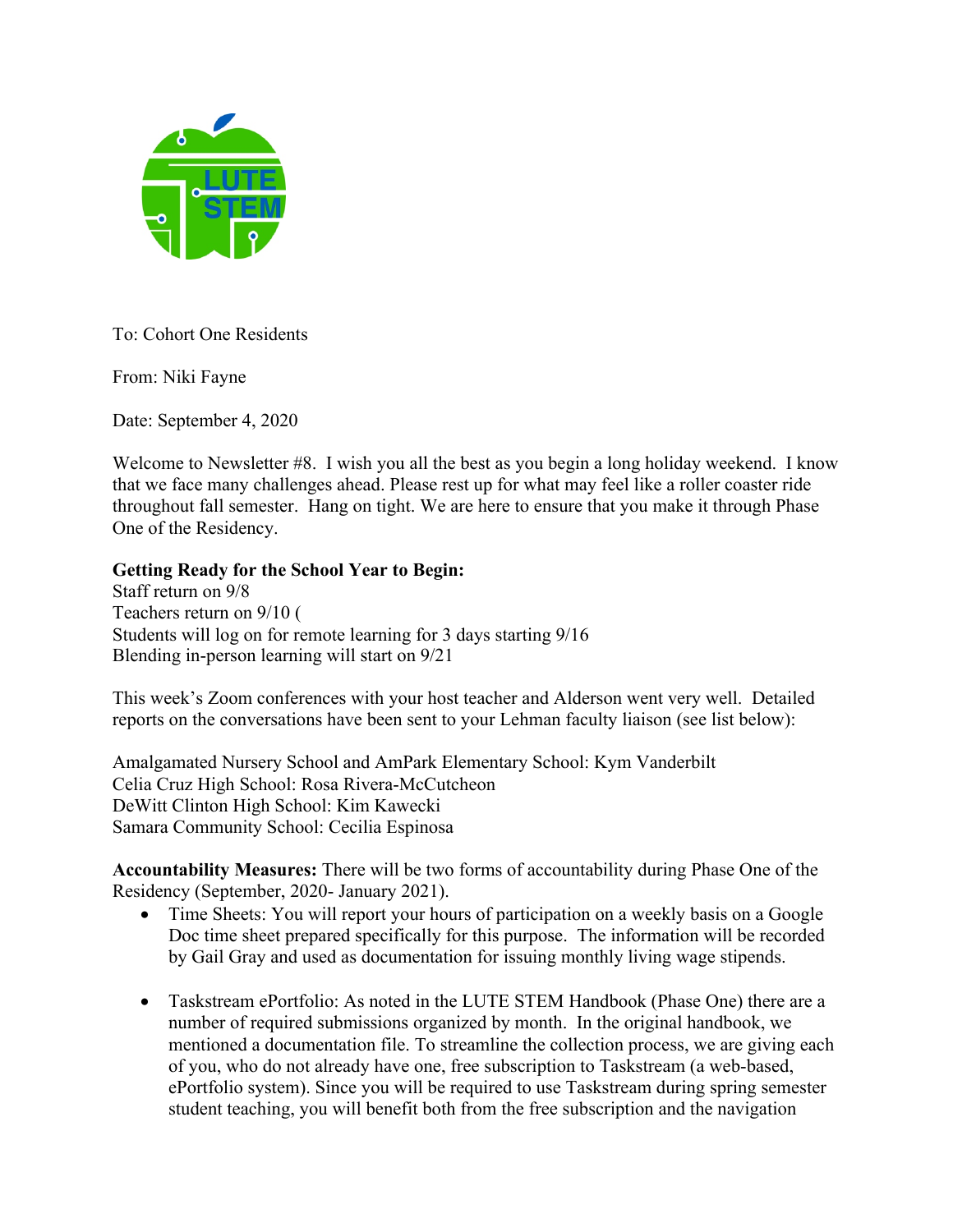practice. I have two scheduled Open Office Hours meetings (September 4th and September 10th at 7:00 p.m.) to walk you through the requirements. If you cannot make either meeting, please let me know. I will schedule an individual meeting for anyone who needs one.

If you do not already have a Taskstream account, you need to sign up for your account online at https://login.taskstream.com/signon/

Click on Create Account. When you get to Step One-Activate Subscription, you will select Option 2 and provide the following non-transferable code (Please do not share since there are limited subscriptions per code): **LEHMY7-XPP8WT**. You will find an *Activating Your Account* user guide attached to this email that provides step by step instructions. If you run into trouble, Taskstream has a very good help line: 800-311-5656

Once you are in the system, I will assign you to the LUTE STEM Phase One Directed Response Folio (DRF). I plan to enroll everyone by **September 18th** so make sure that you have signed up for an account before that date. The *Quick Start Guide for Users* is attached to this email; I recommend that you download it and retain it for future reference. Below is a chart that provides an overview of requirements:

| Requirement                                                         | Timeline          |
|---------------------------------------------------------------------|-------------------|
| 1. One Teach-One Observe (Co-<br>Teaching Variation 1) Template     | September-October |
| 2. One Teach-One Assist (Co-<br>Teaching Variation 2) Template      | September-October |
| 3. Differentiation (Co-Teaching<br>Variation 3) Template            | September-October |
| 4. Supplementary Instruction (Co-<br>Teaching Variation 4) Template | September-October |
| 5. Intervisitation Summary                                          | October           |
| 6. Intervisitation Summary                                          | November          |
| 7. Lesson Sequence                                                  | November-December |
| 8. Video Self-Reflection                                            | November-December |
| 9. Intervisitation Summary                                          | December          |
| 10. Intervisitation Summary                                         | January           |